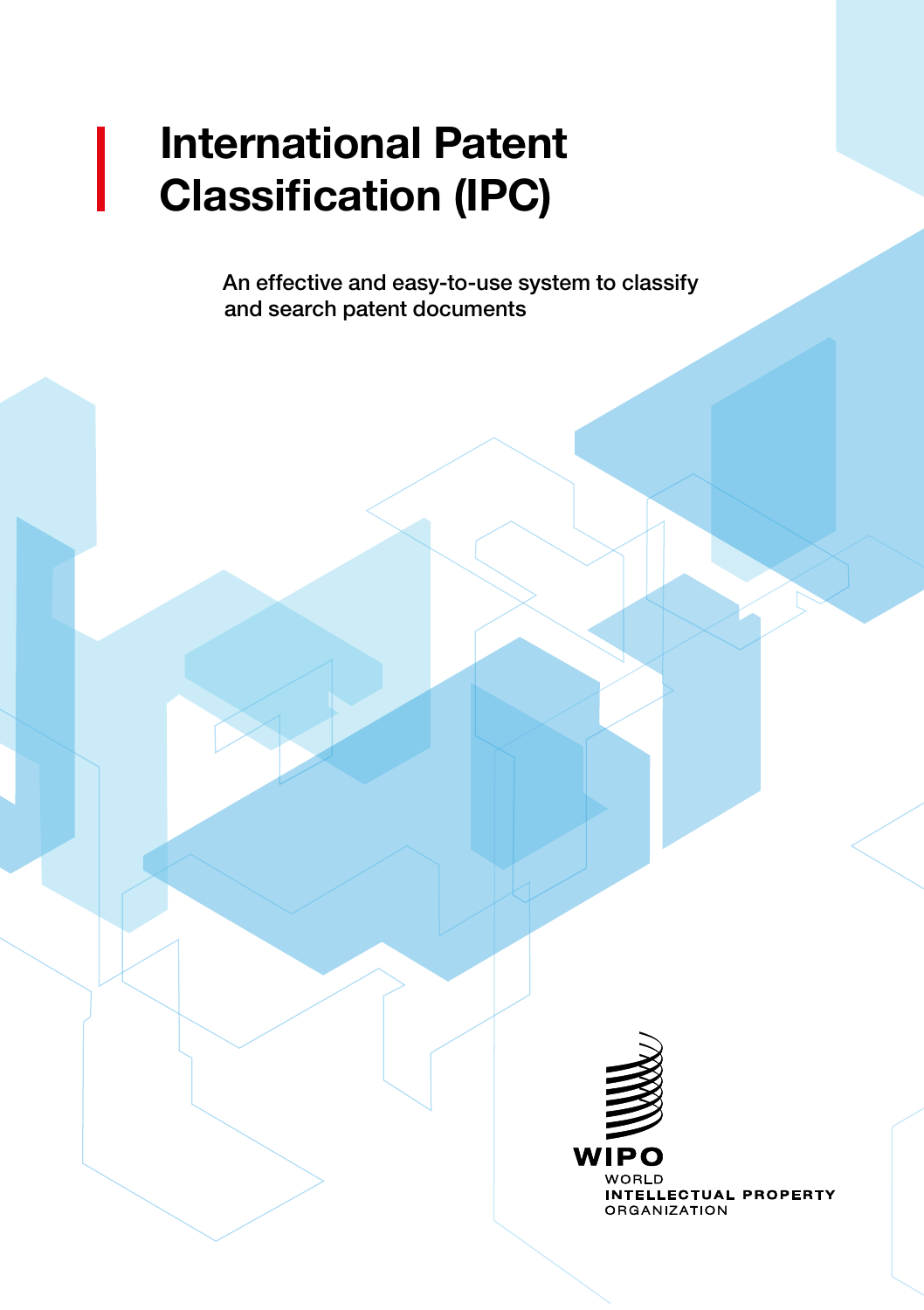## What is the IPC?

The IPC system is a precise, effective and easy-to-use tool for classifying and searching patent applications, specifications of granted patents, utility models, and similar technical documents.

It divides technology fields into eight sections (A-H) with approximately 75,000 subdivisions, each represented by a language independent symbol consisting of Latin alphabet characters and Arabic numerals.

The IPC consists of several hierarchical levels. Subgroup level is indicated by a number of dots: a higher number of dots represents a lower subgroup level.

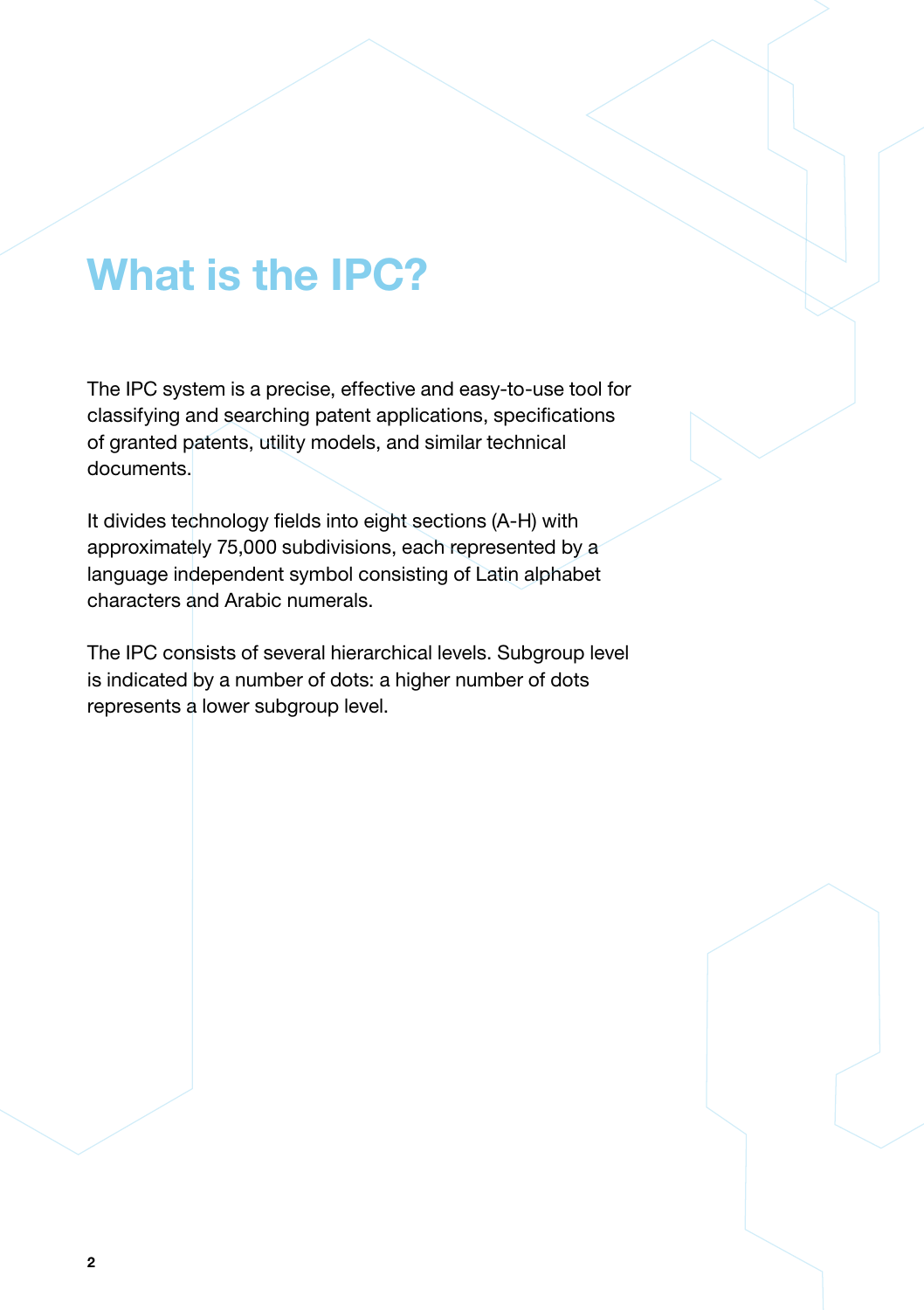### Who should use the IPC?

In addition to classification and examination experts in patent offices, who use the IPC to classify patent applications and to search for the purpose of examination, anybody involved in research and development, inventing or applying technical solutions can benefit from using the IPC to search patents or patent-related information. Inventors, researchers, teachers, students, lawyers, global companies, SMEs and start-ups will find it indispensable.

### Why use the IPC?

The IPC can be used to search almost 110 million patent documents worldwide. It enables the user to locate the right technology in many types of patent-related searches, or find an informative technology overview or a complete and detailed list of patent documents relating to a specific technology represented by IPC symbols.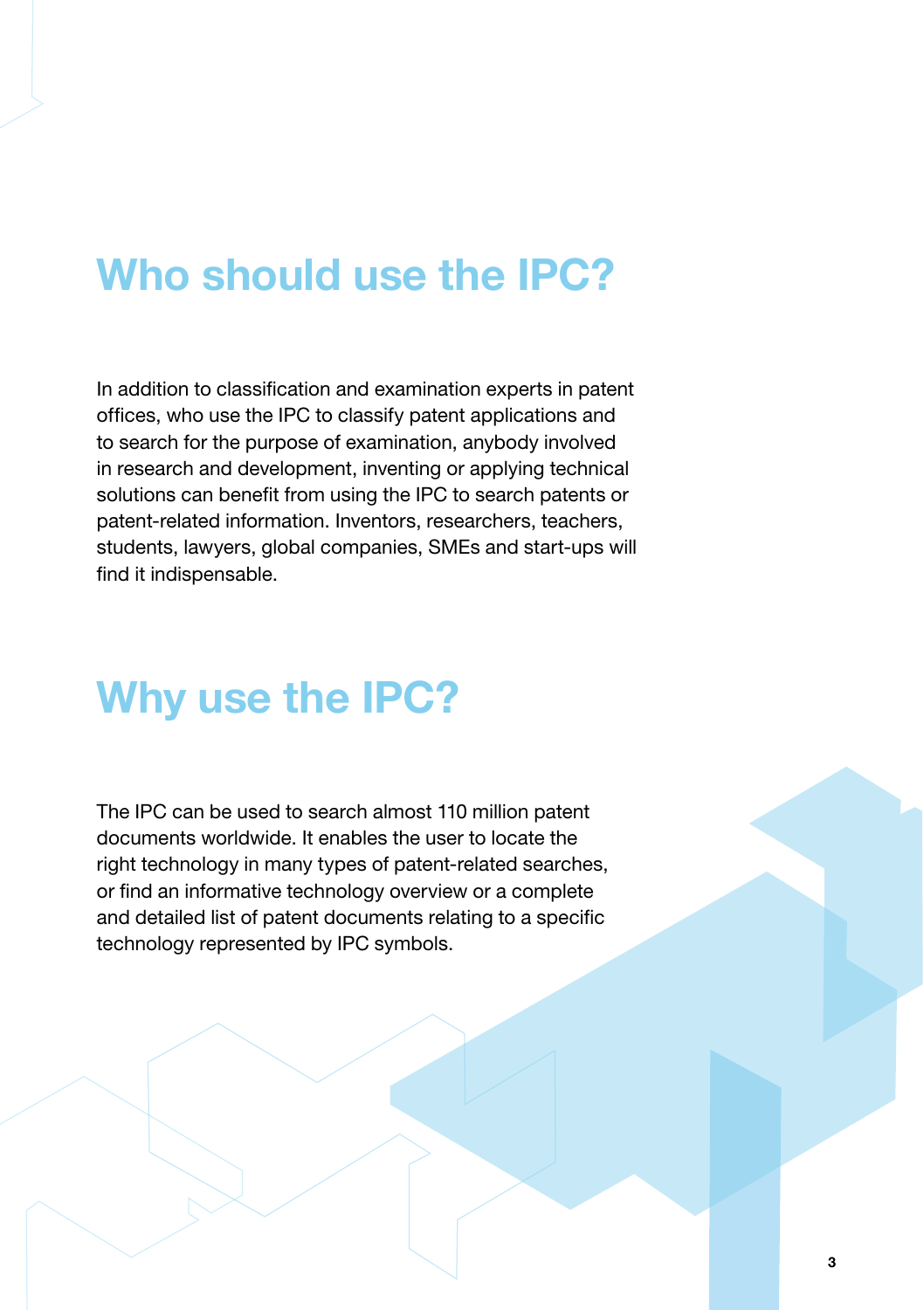#### The IPC appears:

- in databases of patent or non-patent documents by providing the principal criteria for technology search or as bibliographic data that can be used for a search or examination;
- on the front page of a patent document, including published patent applications or utility models, indicating the technical information it contains;
- in search reports issued by search authorities, to indicate technology areas covered by patent searches or examination;
- in libraries or reading rooms as an information source relating in particular to paper-based patent collections, e.g. linking document numbers and IPC symbols based on common patent collections;
- in the **IPC Official Publication** available from the IPC pages on the WIPO website *[ipcpub.wipo.int](https://ipcpub.wipo.int)*;
- in books, articles, magazines and websites related to patent information, including inventions and technical solutions.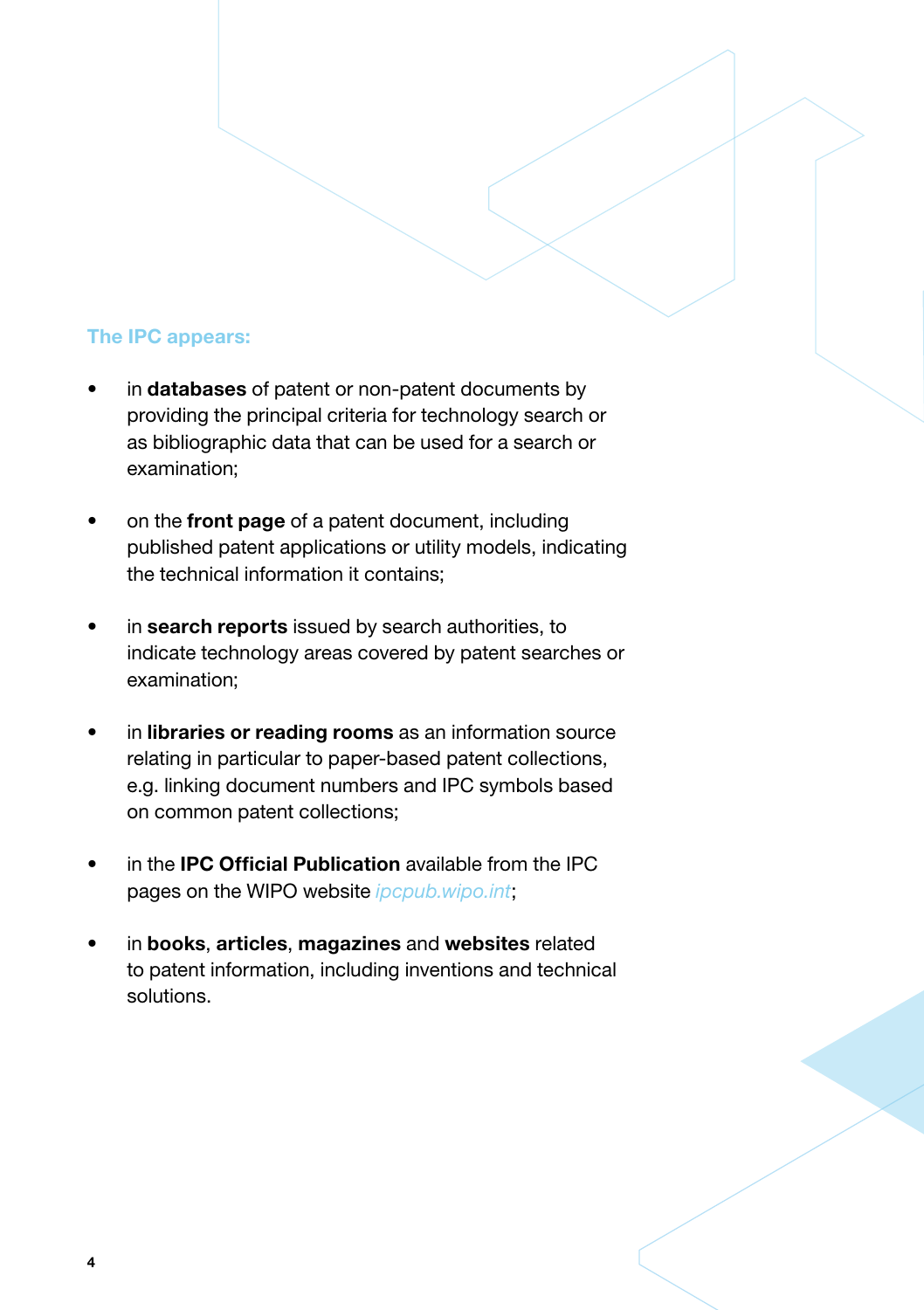### How to use the IPC

- Browse the IPC scheme and see IPC definitions, catchwords and other information available in the *[IPC Official Publication](https://ipcpub.wipo.int)* web application.
- Search the IPC by using the smart search or advanced term search options.
- Classify patent applications by using an artificial intelligence (AI) based IPC categorization tool.
- See the frequency of IPC symbols in patent documents by using IPC statistics.
- Use IPC symbols in patent databases to find patents, patent applications or other patent-related information.

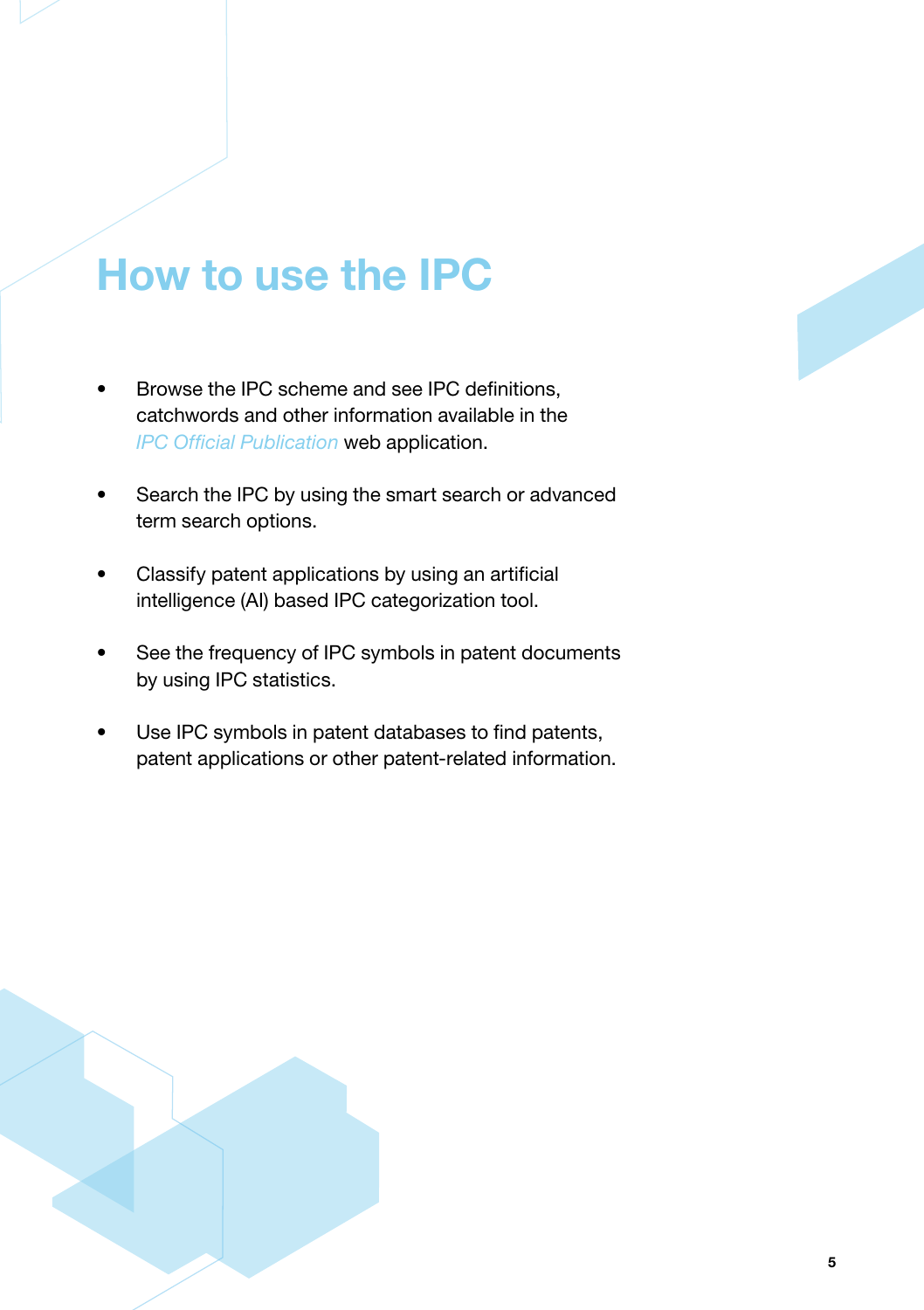## The easy way to search a database using the IPC

Open the *[IPC Official Publication](https://ipcpub.wipo.int)*

- 1. Enter an IPC symbol, e.g. A47J 31/30, in the search field and click on the search icon
- 2. Click on the bridge icon  $\rightarrow$
- 3. Click on the database name, e.g. PATENTSCOPE
- 4. See results in the database.

For more information, guides and training, see *[www.wipo.int/](https://www.wipo.int/classifications/ipc/en) [classifications/ipc/en](https://www.wipo.int/classifications/ipc/en)*

| <b>RCL</b> Compilation<br>Catchwords Search<br>Scheme<br><b>HUMAN NECESSITIES</b><br>٨<br>PERFORMING OPERATIONS; TRANSPORTING<br>a<br>CHEMISTRY; METALLURGY<br>¢<br><b>TEXTILES; PAPER</b><br>D<br>÷<br><b>FIXED CONSTRUCTIONS</b><br>$\blacksquare$<br>MECHANICAL ENGINEERING; LIGHTING; HEATING; WEAPONS; BLASTING<br>F<br><b>PHYSICS</b><br>a<br><b>ELECTRICITY</b><br>Ħ | WIPO<br>IP PORTAL<br><b>MENU</b>                                                                                                                                                                                                                                                                                                                                                                                                                 | IPC Publication |  |  |  |  | ENGLISH LOGIN<br><b>HELP</b> | WIPO |
|-----------------------------------------------------------------------------------------------------------------------------------------------------------------------------------------------------------------------------------------------------------------------------------------------------------------------------------------------------------------------------|--------------------------------------------------------------------------------------------------------------------------------------------------------------------------------------------------------------------------------------------------------------------------------------------------------------------------------------------------------------------------------------------------------------------------------------------------|-----------------|--|--|--|--|------------------------------|------|
|                                                                                                                                                                                                                                                                                                                                                                             | ٠<br>PC HOME   DOWNLOAD<br>2020.01 8 Version<br>type an IPC Symbol<br>$\mathbf{C}$<br>Хm<br>م<br>None<br>$\bullet$<br>PDF )( $\rightarrow$<br>* English version<br><b>Prench version</b><br><b>English Franch</b><br>C Path view<br><sup>8</sup> Full view<br>Hierarchic view<br><b>Maingroup view</b><br>Tree view<br><b>DR</b><br><b>D</b> CPC<br>if Deleted entries<br><b>Bubclass Indexes</b><br><sup>in</sup> Guidance Headings<br>in Notes |                 |  |  |  |  |                              |      |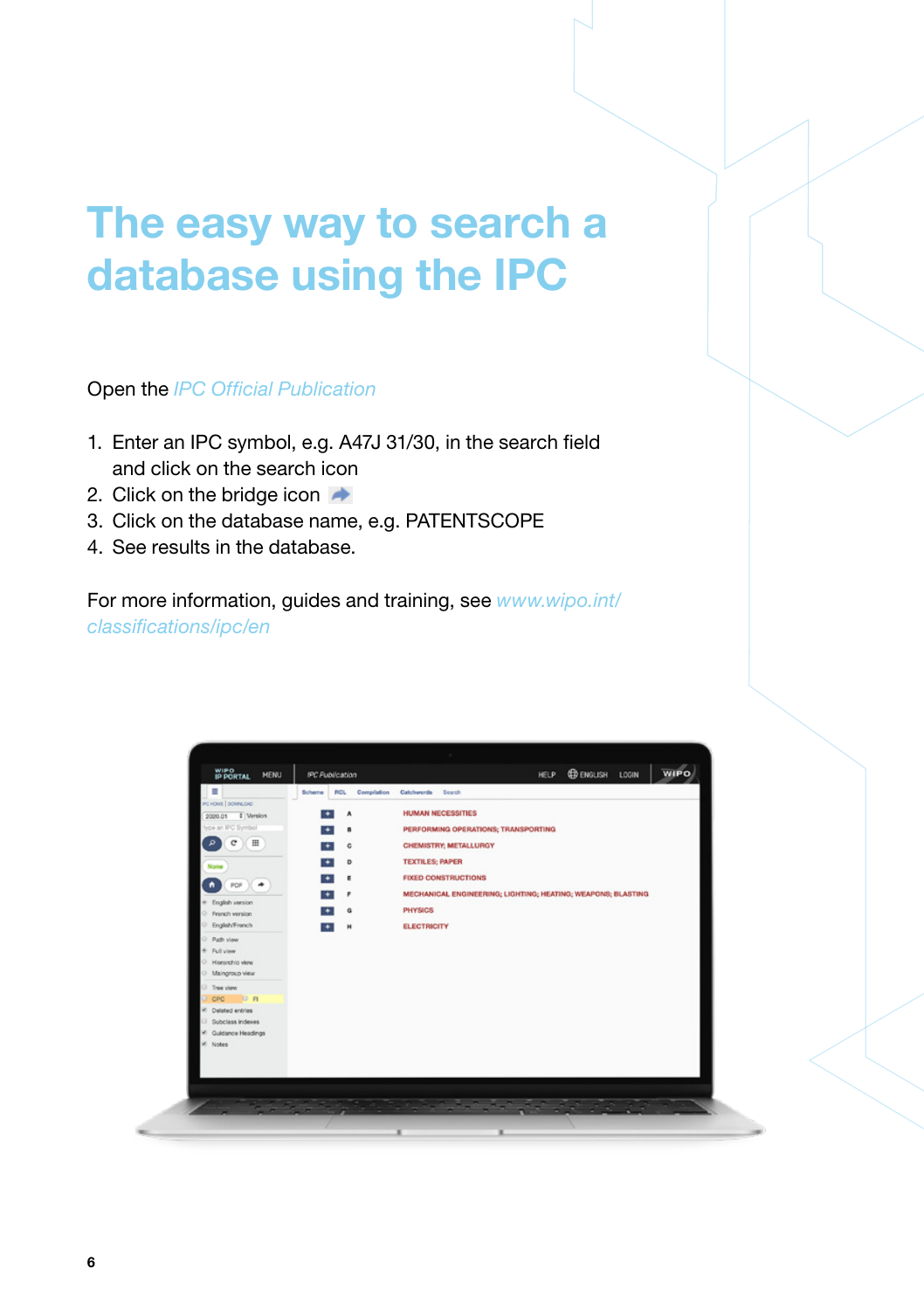## IPC: The unifying system of patent classification worldwide

The IPC is used to classify patent documents in more than 100 countries. Authentic IPC versions are available in English and French, with translations in many other languages including Chinese, German, Japanese, Korean, Polish, Portuguese, Russian and Spanish.

IPC is the unifying system of patent classification worldwide. Other patent classifications built upon the IPC provide more granular and advanced classification, ensuring the maximum coherence for patent classification internationally.

The IPC was established by the *[Strasbourg Agreement](https://www.wipo.int/treaties/en/classification/strasbourg/)*. Its members constitute the IPC Union, with its principle bodies being the Assembly and the Committee of Experts (IPC/CE) and its subsidiary body the IPC Revision Working Group (IPC/WG).

The Working Group is responsible for revision of the IPC. Participation in its meetings is open to all members and observers of the IPC Union.